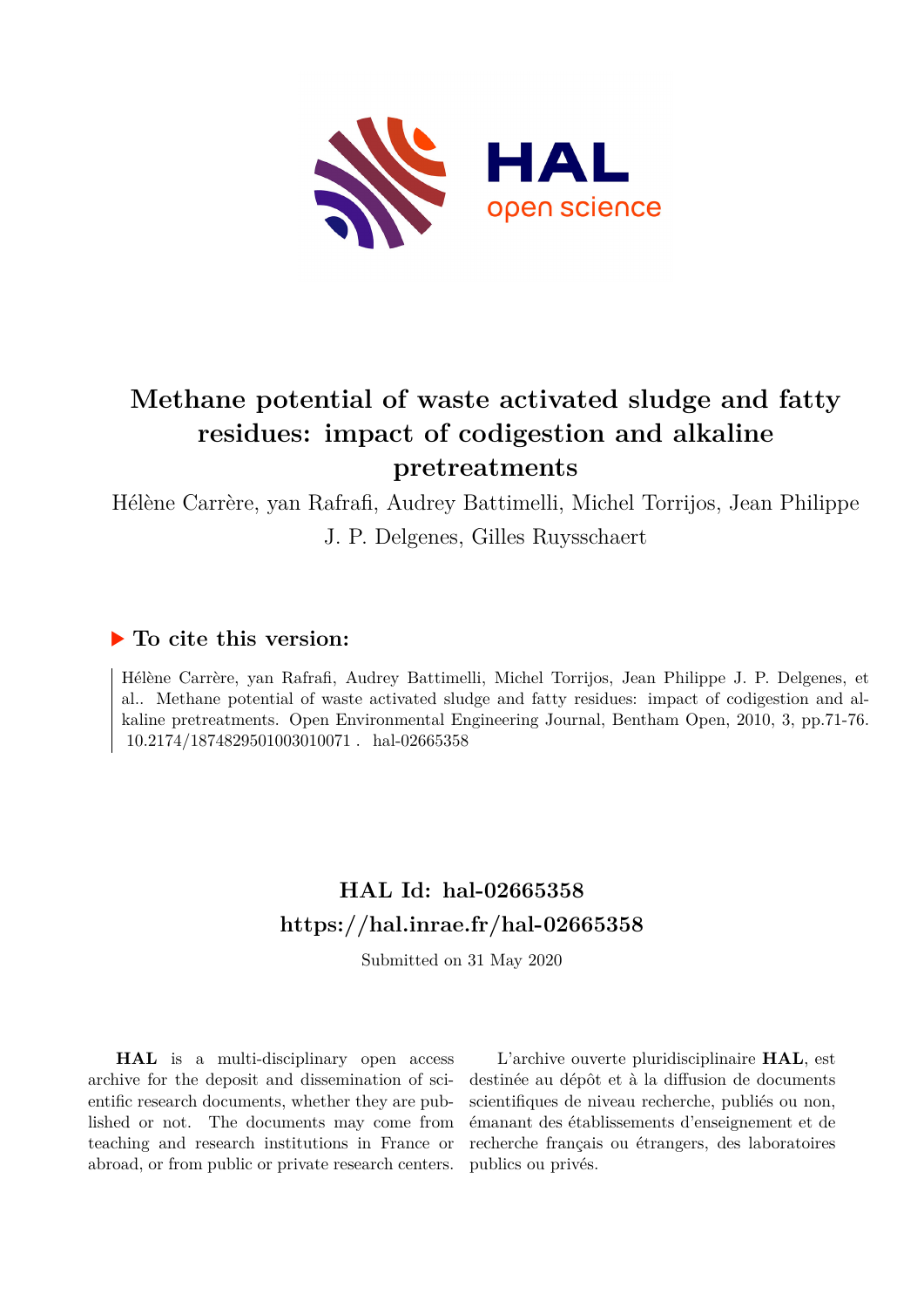# **Methane Potential of Waste Activated Sludge and Fatty Residues: Impact of Codigestion and Alkaline Pretreatments**

Hélène Carrère<sup>a,\*</sup>, Yan Rafrafi<sup>a</sup>, Audrey Battimelli<sup>a</sup>, Michel Torrijos<sup>a</sup>, Jean-Philippe Delgenès <sup>a</sup> and Gilles Ruysschaert <sup>b</sup>

*a INRA, UR50, Laboratoire de Biotechnologie de l'Environnement, Avenue des Etangs, F-11100 Narbonne, France* 

*b Lille Métropole Communauté Urbaine, 1, rue du Ballon, 59034 Lille Cedex, France* 

**Abstract:** The aim of this study was to maximise methane production from waste activated sludge (WAS) originating from extended aeration process and presenting a low methane potential (190 mL CH<sub>4</sub>.g<sup>-1</sup> OM). WAS co-digestion with fatty residues (FR, 560 mL CH<sub>4</sub>.g<sup>-1</sup> OM) produced during pretreatments of the effluents from wastewater treatment plants in the Lille area and fatty wastewaters (FW, around 700 mL  $CH_4.g^{-1}$  OM) collected from restaurants was assessed by batch experiments. Moreover saponification/alkali pretreatments improved kinetics of anaerobic digestion but had a low impact on methane potential (+ 6-7%) of the mixed waste composed of 66.6% of FW, 33.3% of WAS and 0.1% of FR. As results did not depend on pH ranging from 8 to 10 (addition of 0.12 to 0.21  $g_{KOH} g_{OM}^{-1}$ ) nor temperature ranging from 80 to 120 °C, the least severe studied pretreatment conditions (80°C and pH=8) may be selected for further studies on continuous anaerobic reactors.

**Keywords:** Anaerobic digestion, batch, biogas, biomethane, saponification, alkali pretreatment.

# **1. INTRODUCTION**

Wastewater treatment plants have to ensure efficient removal of carbon, phosphorous and nitrogen pollutants. If phosphorous treatment is carried out, either by biological or physico-chemical processes, activated sludge processes are widely used to remove carbon and nitrogen pollutants. Conventional microbial nitrogen removal is based on aerobic autotrophic nitrification (*i.e.*, the conversion of  $NH_4^+$  to  $NO_2^$ and further to  $NO<sub>3</sub><sup>-</sup>$ ) and anoxic heterotrophic denitrification  $(i.e.,$  the conversion of  $NO<sub>3</sub><sup>-</sup>$  to gaseous nitrogen). This conventional biological nitrogen removal proceeds slowly due to slow autotrophic microorganisms growth and their low activity and yield [1]. High biomass retention time has thus to be maintained in the system to avoid washout. Retention time of conventional suspended activated sludge processes are thus usually around 20 days. These processes are also called extended aeration processes. Moreover the denitrification step needs electron donors, such as methanol, acetate, ethanol, lactate and glucose which makes full-scale denitrification expensive [2]. An alternative to the addition of these organic compounds may be the use of suspended matter present in wastewaters: primary settlers are thus not present in wastewater treatment plants and no primary sludge are produced.

On the other hand, sewage sludge anaerobic digestion is gaining more and more interest due to its multiple advantages: i) the reduction of the amount of residual sludge, ii) the production of renewable energy (biomethane) which may be valorised as heat and/or electricity or biofuel, and iii) the production of an organic digestate rich in N and P nutriments which may be valorised by land application. Moreover, primary sludge are known to lead to higher biomethane production than waste activated sludge. Indeed, Kepp and Solheim [3] indicated methane productions of 300 to 350 L CH4 per kg of feed organic matter (OMfeed) for primary sludge, 260 to 290 L CH<sub>4</sub> kg<sup>-1</sup> OM<sub>feed</sub> for mixed sludge and 140 to 210 L  $CH<sub>4</sub> kg<sup>-1</sup> OM<sub>feed</sub>$  for secondary or waste activated sludge (WAS). Among WAS, sludge originating from extended aeration processes have been reported to be less biodegradable than sludge originating from high load activated sludge process [4].

Waste activated sludge (WAS) resulting from wastewater treatment plants treating carbon and nitrogen pollution by extended aeration processes thus present low methane potentials. Lots of studies have considered various pretreatments to improve the conversion of sewage sludge to biogas [5-7]. These pretreatments may be classified into thermal, biological, chemical or mechanical treatments. Chemical treatments consist of oxidation or alkali treatments and may be combined or not with thermal treatments. Mechanical treatments are mainly ultrasounds, high pressure treatments and grinding. Among all of them, thermal and ultrasonic treatments are the most applied, specially at full scale plants [8-10].

Another option to increase biogas production from a WAS digester is co-digestion with residues which present high methane potential such as fatty wastes [11,12]. However, too high lipid content (38-71% of organic matter) in the feed mixture resulted in incomplete degradation, in accumulation of volatile fatty acids in the digester, and subsequent decrease in biogas production. This was explained by methanogenesis step inhibition by long chain fatty acids [11]. Beside, anaerobic digestion of fatty wastes may be enhanced by different preteatments such as acid treatment (ad-

<sup>\*</sup> Address correspondence to this author at INRA, Laboratoire de Biotechnologie de l'Environnement, Avenue des Etangs, 11100 Narbonne France; Tel: +33 468 425 168; Fax: +33 468 425 160; E-mail: carrere@supagro.inra.fr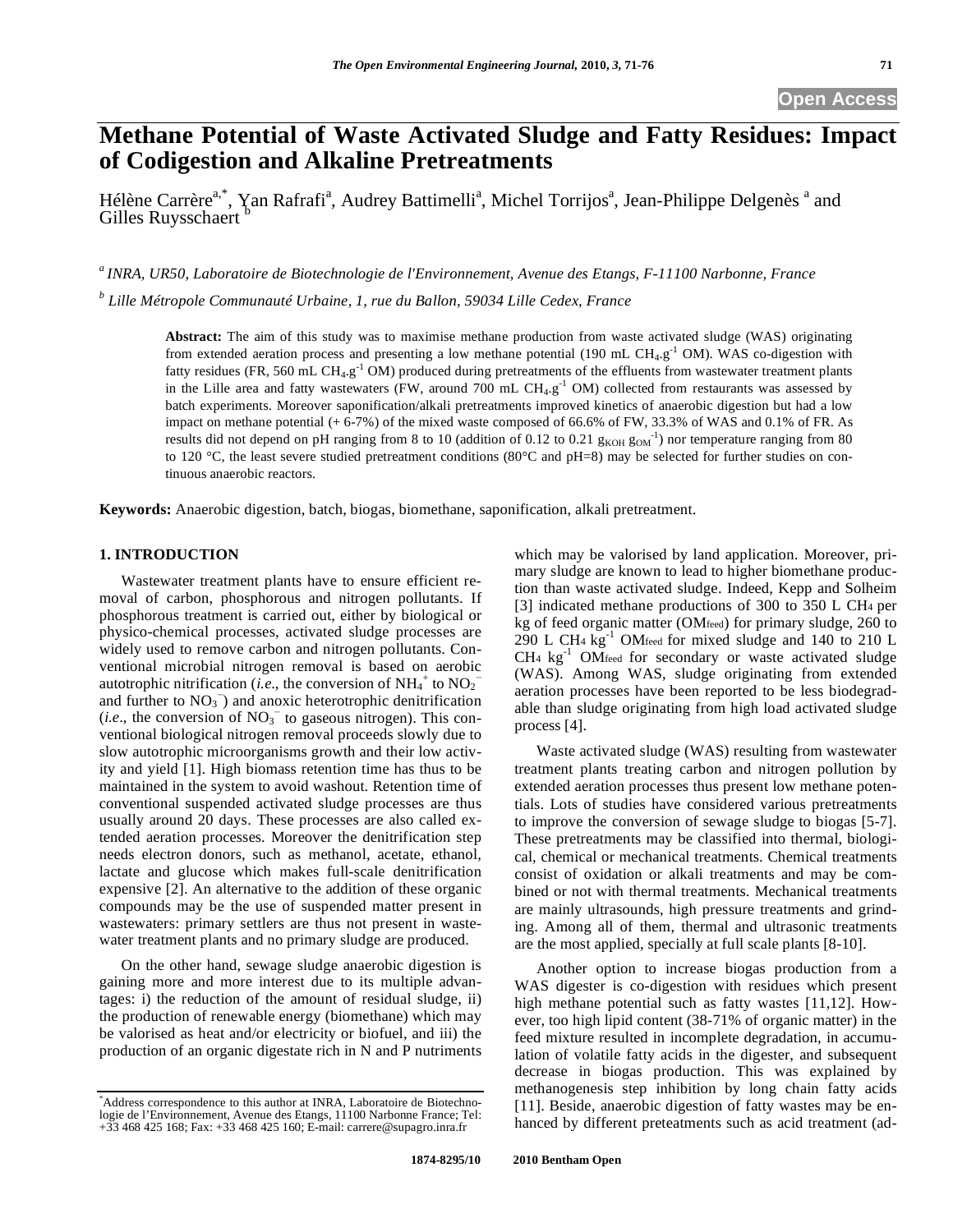|           | $\text{COD } (\text{g } L^{-1})$ | $DM(g kg-1)$ | $OM(g kg-1)$ | HEM $(g L-1)$ |
|-----------|----------------------------------|--------------|--------------|---------------|
| WAS       | 37.9                             | 43.69        | 22.45        | 1.46          |
| FR        | 85.6                             | 72.17        | 60.94        | 40.20         |
| <b>FW</b> | 92.3                             | 42.66        | 32.73        | 21.49         |

**Table 1. Composition of Waste Activated Sludge (WAS), Fatty Residues (FR) and Fatty Wastewaters (FW)** 

COD : Chemical Oxygen Demand, DM: Dry Matter, OM: Organic Matter, HEM: Heptane Extractable Matter.

dition of HCl till pH= 2-2.5 [13]) or saponification. Saponification has been carried out with different experimental conditions : at 80 $^{\circ}$ C with KOH in excess [14], at 80 $^{\circ}$ C with KOH until pH=9 [15] or at  $60^{\circ}$ C with NaOH 0.3 wt.% [16, 17]. However, an alkali treatment at room temperature (NaOH, 2-16  $g L^{-1}$ ) did not lead to a significant solubilisation of slaughterhouse wastes containing approximately 3  $g L^{-1}$  of pork fat particles [18]. Finally, whereas thermal hydrolysis at 160-180°C is efficient to increase biogas production from waste activated sludge [19], thermal treatments of some fatty wastes at 60-70°C [13] or at 133°C with a pressure higher than 3 bar [20] led to the formation of recalcitrant compounds which had a negative impact on subsequent anaerobic digestion.

The objective of this paper was to assess the possibility of maximising methane production from waste activated sludge by codigestion with fatty residues (FR) produced during pretreatments of the urban effluents from wastewater treatment plants in the Lille area and fatty wastewaters (FW) collected from restaurants. Moreover, the impact of saponification/alkaline hydrolysis at 80 and 120°C on the mesophilic batch anaerobic digestion of the mixed residue was investigated.

### **2. MATERIAL AND METHODOLOGY**

#### **2.1. Sludge and Fatty Residues**

Waste activated sludge was collected in Wattrelos wastewater treatment plant after its thickening by flotation. The average sludge retention time in the extended aeration process (sludge age) was 21 days. Fatty residues (FR) were collected from the pretreatment of urban wastewater in Neuville and Wattrelos plants. They were sieved with a 1 cm grid and were mixed in the weight ratio 62/38 (Neuville/Wattrelos). Fatty wastewaters (FW) were collected at their discharging by a truck at the wastewater treatment plant. They were collected from several restaurants and were composed of grease tanks washing waters. The composition of the 3 wastes is given in Table **1**.

### **2.2. Anaerobic Digestion**

Methane production was assessed by batch biochemical methane potential (BMP) tests in mesophilic conditions. Each sample was mixed in a 500 mL plasma bottle with the anaerobic sludge, micronutrients and buffer solutions. The substrate to inoculum ratio was equal to 0.5 gCOD (Chemical Oxygen Demand) of substrate (sludge or fatty residues) /g of organic matter (OM) of anaerobic inoculum that concentration was equal to 4 g  $OM.L^{-1}$ . Bottles were flushed by nitrogen gas, sealed and set on a mixing table (100 rpm) in a thermostated room (35°C). Biogas volume was measured by liquid displacement, the liquid being water at pH=2 and  $10 \text{ g L}^{-1}$  of NaCl. Biogas composition was measured with a catharometer gas chromatograph Shimadzu GC 8A, equipped with an Alltech CTR1 column. BMP tests lasted up to 25 days. Every experiment was duplicated.

#### **2.3. Residues Pretreatments**

Pretreatments were carried out on a mixed waste composed of 66.6% of fatty wastewaters, 33.3% of waste activated sludge and 0.1% of fatty residues. They were performed at 80°C in a 2 L glass reactor equipped with a double jacket and a magnetic stirrer and at 120°C in a 900 mL reactor Zipperclave (Autoclave France) agitated and equipped with a ceramic oven. Potassium hydroxide was added in order to reach pH values equal to 8, 9 or 10 after 30 min of treatments. Higher temperature (120°C) treatments needed higher potassium hydroxide doses  $(0.14, 0.18$  and  $0.21$  g<sub>KOH</sub>  $g_{OM}$ <sup>-1</sup>) than the 80°C treatments (0.12, 0.14 and 0.18  $g_{KOH}$  $g_{OM}^{-1}$ ).

# **2.4. Analyses**

Dry matter (DM), organic matter (OM, corresponding to the part of DM which is volatile at 550°C) and Chemical Oxygen Demand (COD) were determined according to Standard Methods [21].

Lipids concentration in residues was assessed by the amount of matter which was extracted by heptane (HEM, heptane extractable matter). This measure is usually performed with hexane but heptane was preferred because of its lower toxicity. A volume V of wastes sample was firstly acidified (pH<2) by sulfuric acid in order to maintain fatty acids in non ionic forms. A volume V of heptane and V/2 of methanol was added to the sample in an extraction funnel. Methanol was used to maintain lipoproteins in the aqueous phase. The funnel was set on an oscillating mixer (40 oscillations per minute) during 30 min. The heptane phase was afterwards recovered and put into a flask. Heptane extraction was repeated until it remained colourless showing the sample exhausting. Heptane was removed by a roto-evaporator (rotavapor R, Büchi) at 80°C under partial vacuum. Extracted lipids were weighted after drying at 105°C during 24 hours.

#### **3. RESULTS AND DISCUSSION**

## **3.1. Codigestion of Waste Activated Sludge and Fatty Residues**

The volume of methane which was produced during batch anaerobic digestion of waste activated sludge (WAS), fatty wastewaters (FW), fatty residues (FR), a mixture of WAS and FR (90/10) and a mixture of FW, WAS and FR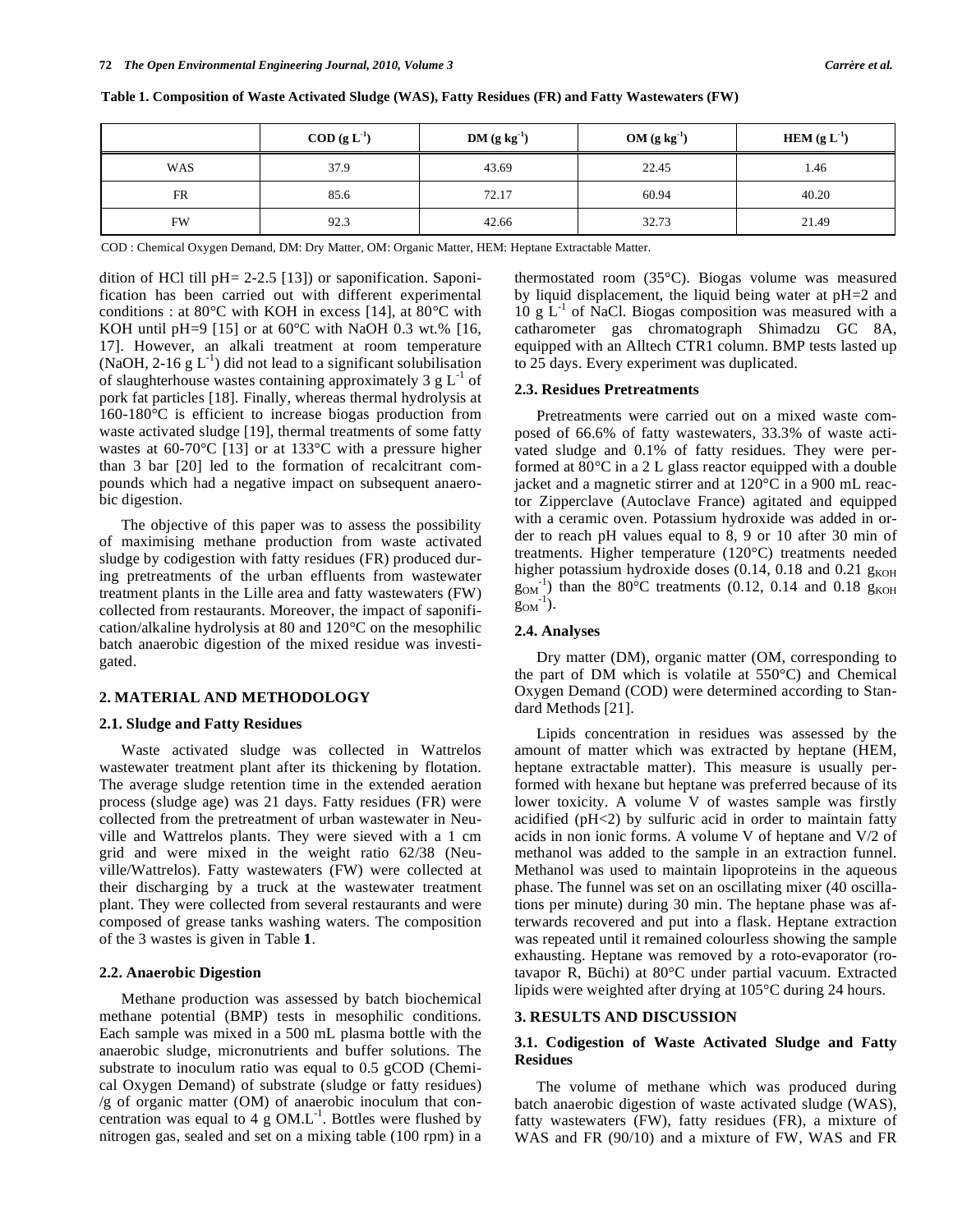

**Fig. (1).** Methane production during batch anaerobic digestion of waste activated sludge, fatty wastewaters, fatty residues alone and in mixture (mean of duplicates and standard deviation).

WAS: Waste Activated Sludge, FW : Fatty Wastewaters, FR : Fatty residues.

**Table 2. Biomethane Potentials in mL CH4.g-1 OM (Volume of Methane Produced per Gram of Organic Matter of Waste Introduced in Each Batch)** 

| 1 <sup>st</sup> Series of Experiments |             |              |                 |                                   |              |  |
|---------------------------------------|-------------|--------------|-----------------|-----------------------------------|--------------|--|
| WAS                                   | <b>FR</b>   | FW           | WAS/FR<br>90/10 | <b>FW/WAS/FR</b><br>66.6/33.3/0.1 |              |  |
| $187 \pm 5$                           | $565 \pm 8$ | $709 \pm 52$ | $301 \pm 2$     | $521 \pm 41$                      |              |  |
| $2nd$ Series of Experiments           |             |              |                 |                                   |              |  |
| WAS                                   | WAS/FW/FR   | WAS/FW/FR    | WAS/FW/FR       | WAS/FW/FR                         | <b>FW</b>    |  |
|                                       | 80/19.9/0.1 | 70/29.9/0.1  | 60/39.9/0.1     | 33.3/66.6/0.1                     |              |  |
| $192 \pm 5$                           | $344 \pm 5$ | $398 \pm 6$  | $419 \pm 11$    | $608 \pm 24$                      | $650 \pm 15$ |  |

WAS: Waste Activated Sludge, FW : Fatty Wastewaters, FR : Fatty residues.

(66.6/33.3/0.1) is shown in Fig. (**1**). It has to be noted that the low concentration of FR (0.1%) in the mixture was due to their low available quantities in wastewater treatment plants. Within the two first days of experiment, the highest volume of methane was produced by WAS and the mixture containing 90% of WAS. However these two substrates led to the lowest final methane volume. This means that fatty wastewaters and above all fatty residues needed a latency or adaptation phase of the anaerobic inoculum. Indeed, methane production from fatty residues actually started at 5 days. After 15-20 days a plateau was reached showing that anaerobic digestion was almost finished and the methane potential of each waste could be calculated (Table **2**).

The values of methane potential (Table **2**) show that waste activated sludge were hardly biodegradable with a biomethane potential around 190 mL  $CH_4.g^{-1}$  OM. This low value can be explained by the long residence time of the sludge in the aerated tank. On the other hand, fatty wastewaters from restaurants and fatty residues from wastewater treatment plants presented high methane potentials around 700 and 570 mL  $CH<sub>4.9</sub><sup>-1</sup>$  OM respectively.

Fig. (**2**) shows the methane potential of three-wastemixtures with 0.1 % of fatty residues as a function of fatty wastewater content. A very good fit was obtained by a linear correlation. The point which corresponded to WAS (192 mL  $CH<sub>4.9</sub><sup>-1</sup>$  OM) was on the regression line. This shows that conversion of sludge into methane was not improved by the presence of fatty wastewaters. On the other hand, the extrapolation of correlation line for 100% of FW led to a methane potential of 800 mL  $CH_4.g^{-1}$  OM, which was higher than the experimental value (650 mL  $CH<sub>4.9</sub><sup>-1</sup>$  OM). This shows that methane production by fatty wastewaters was enhanced thanks to the presence of sludge which may facilitate the contact between fatty molecules and anaerobic microorganisms.

#### **3.2. Saponification/Alkaline Pretreatment**

Potassium hydroxide was used rather than sodium hydroxide because toxicity of potassium towards anaerobic ecosystem was shown to be lower than sodium toxicity. Indeed, Mouneimne *et al.* [15] worked on the conversion of solid fatty residues collected from a wastewater treatment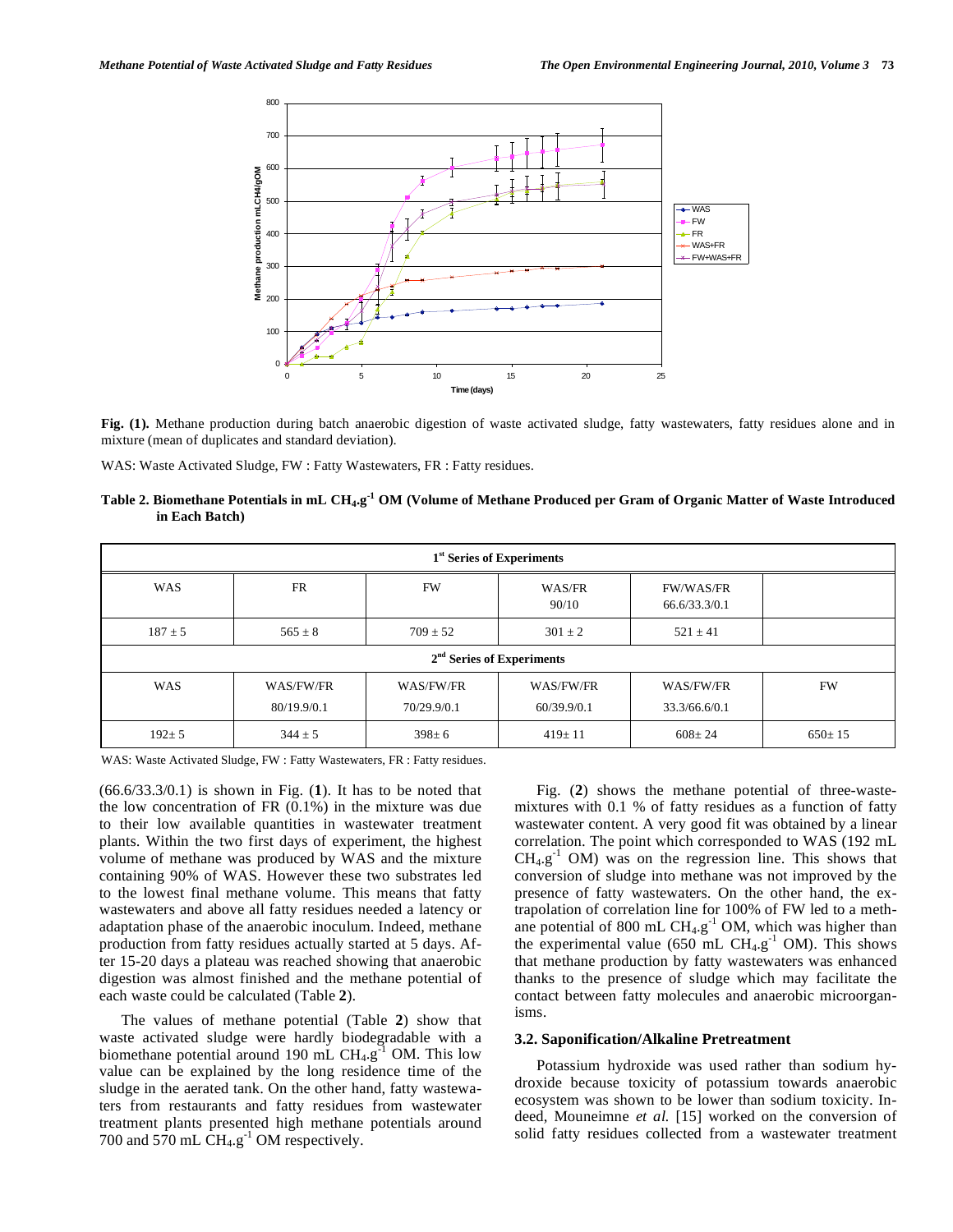

**Fig. (2).** Methane production during batch anaerobic digestion of mixtures of wastes as a function of fatty wastewaters content.

**Table 3. Biomethane Potentials in mL CH4.g-1 OM of the Mixed Waste FW/WAS/FR (66.6/33.3/0.1) with and Without Alkaline Pretreatment** 

| <b>FW/WAS/FR (66.6/33.3/0.1)</b> | <b>No Treatment</b> | $pH=8$      | $pH=9$       | $pH=10$      |
|----------------------------------|---------------------|-------------|--------------|--------------|
| no treatment                     | $542 \pm 20$        |             |              |              |
| $80^{\circ}$ C                   |                     | $576 \pm 4$ | $573 \pm 13$ | $576 \pm 3$  |
| $120^{\circ}$ C                  |                     | $565 \pm 7$ | $577 \pm 7$  | $582 \pm 13$ |

**Table 4. Percentage of Total Methane Produced Within the First 5 Days** 

| <b>FW/WAS/FR (66.6/33.3/0.1)</b> | <b>No Treatment</b> | $pH=8$ | $pH=9$ | $pH=10$ |
|----------------------------------|---------------------|--------|--------|---------|
| no treatment                     | 24%                 |        |        |         |
| $80^{\circ}$ C                   |                     | 35%    | 38%    | 35%     |
| $120^{\circ}$ C                  |                     | 39%    | 32%    | 32%     |

plant into volatile fatty acids. Saponification of residues by potassium hydroxide led to higher conversion yields than saponification by sodium hydroxide. Moreover, a concentration of 0.52 mol Na  $L^{-1}$  (12 gNa  $L^{-1}$ ) and 0.74 mol K  $L^{-1}$  $(28.8 \text{ gK L}^{-1})$  decreased batch methane production from acetate by 50%. Finally, the potassium salts of straight chain fatty acids are the most soluble salts, compared to analogous sodium or calcium salts [14].

The methane potential of the three-wastes-mixtures with and without saponification/alkaline pretreatments are shown in Table **3**. The impact of these pretreatments on methane production was relatively low  $(+ 6-7%)$  and did not depend on pH nor temperature of treatment for pH ranging from 8 to 10 (addition of 0.12 to 0.21  $g_{KOH} g_{OM}^{-1}$ ) and temperature ranging from 80 to 120 °C. The low impact of saponification/alkaline pretreatments on the batch methane production of the mixed waste has to be compared to previous results obtained either on sludge or on fatty residues. First concerning fatty residues which represent 74.5 % of OM and 83% of COD of the three-wastes-mixture, previous works showed no change in the methane potential of grease trap sludge from meat processing industry after treatment with 6-14% NaOH (pH 12-12.2, [13]). In the same way, saponification implied no change in the batch methane production from aeroflotation fat and a slight increase (7 %) of the methane potential of carcass fat [16]. Thermal alkali treatment was shown to be more efficient on waste activated sludge as a pretreatment at 130°C, pH=10 led to an increase of 30% of batch biogas production and 75% of biogas production in continuous digesters operated with a sludge retention time of 20 days [22]. However, sludge represented only 25.5% of OM and 17% of COD in the studied waste.

However, kinetics of batch anaerobic digestion were increased by these pretreatments as can be shown in Table **4** which displays the percentage of methane produced within the first 5 days of anaerobic digestion. This enhancement of anaerobic digestion kinetics is in agreement with previous results on fatty slaughterhouse wastes (aeroflotation fats and flesh fats from animal carcasses) indicating enhanced bioavailability by saponification of fatty wastes [16].

As higher temperature or higher potassium hydroxide doses did not lead to any significant improvement of anaerobic digestion performances, the least severe studied pretreatment conditions (80 $^{\circ}$ C and pH=8, 0.12 g<sub>KOH</sub> g<sub>OM</sub><sup>-1</sup> corre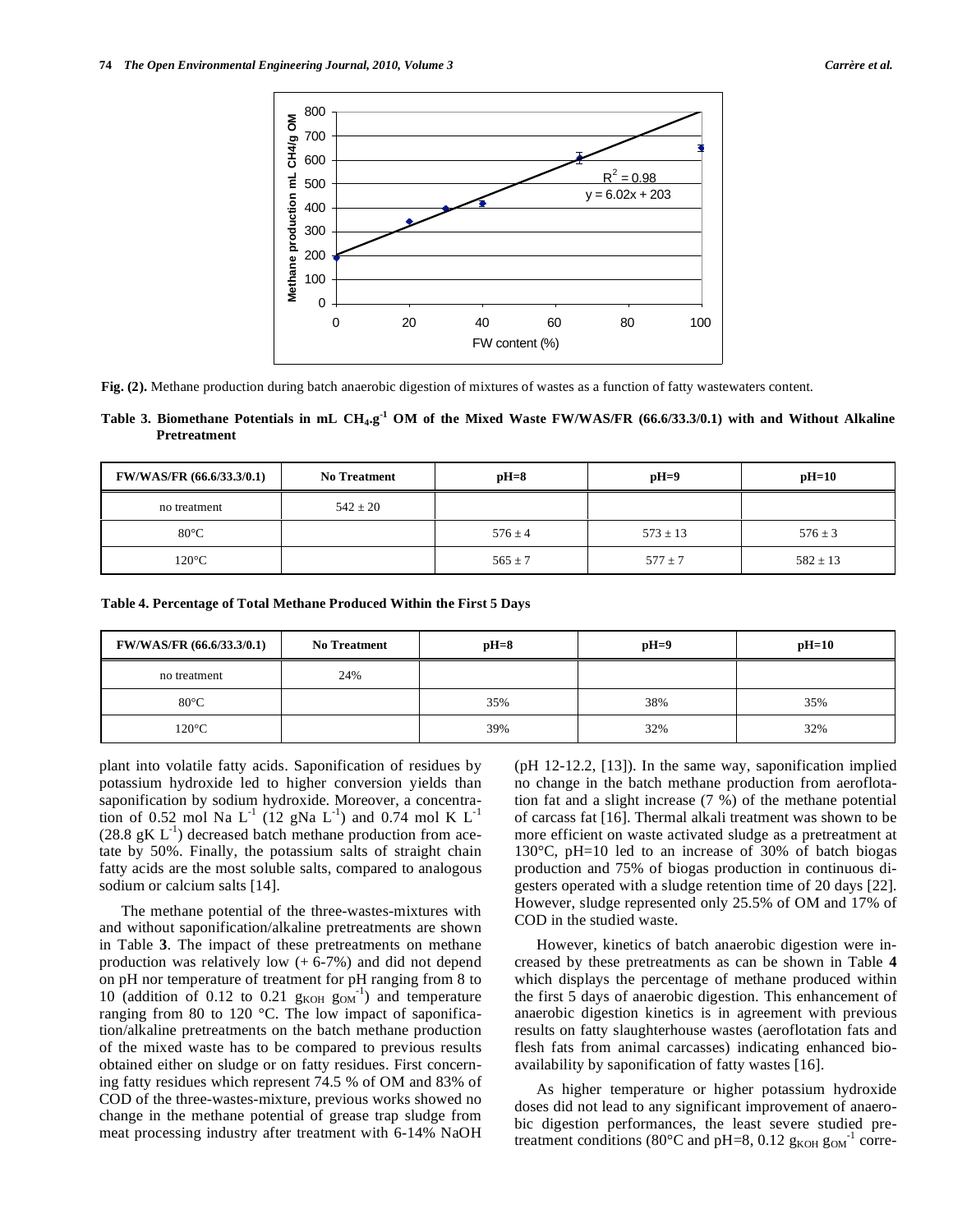sponding to 3.5g<sub>KOH</sub> L<sup>-1</sup> or 2.4 g<sub>K</sub> L<sup>-1</sup>) may be proposed for a further investigation in continuous anaerobic reactors. Indeed, as batch experiments were carried out under conditions which are favourable to anaerobic digestion (low ratio substrate/inoculum), the interest of alkali pretreatment has to be confirmed on continuous anaerobic digesters because potential inhibitions of anaerobic digestion cannot been shown during batch runs. Nevertheless, most likely inhibition may be due to accumulation of long chain fatty acids [23, 24]. Indeed, Neves *et al.* [25] showed that high fat concentration (18 g COD  $L^{-1}$  reactor) in a mixture of cow manure and food wastes promoted a persistent inhibition of continuous anaerobic digestion although more oil was degraded in batch assays. Moreover, saponification/alkali treatment should enhance contact between anaerobic microorganisms and lipids. Finally, concentration of potasssium in the pretreated waste (2.4  $g_K L^{-1}$ ) is lower than the inhibiting one  $(28.8 \text{ g}_{\text{K}} L^{-1})$  [15].

## **4. CONCLUSION**

Batch anaerobic digestion assays showed low methane potential of waste activated sludge originating from an extended aeration process (around 190 mL  $CH_4.g<sup>-1</sup>$  OM). Batch co-digestion with high methane potential wastes (fatty residues produced during pretreatments of the effluents from wastewater treatment plants : 560 mL  $CH<sub>4.9</sub>$ <sup>-1</sup> OM and fatty wastewaters collected from restaurants: around 700 mL  $CH_4.g^{-1}$  OM) was successful even at high fat contents. But conversion of sludge into methane was not improved by the presence of fatty wastewaters. On the other hand, methane production by fatty wastewaters was enhanced thanks to the presence of sludge which may facilitate the contact between fatty molecules and anaerobic microorganisms.

Saponification/alkali pretreatments allowed to improve kinetics of anaerobic digestion but had a low impact on methane potential  $(+ 6-7%)$  of the mixed waste composed of 66.6% of fatty wastewaters, 33.3% of waste activated sludge and 0.1% of fatty residues. As results did not depend on pH ranging from 8 to 10 (addition of 0.12 to 0.21  $g_{KOH} g_{OM}^{-1}$ ) nor temperature ranging from 80 to 120 °C, the least severe studied pretreatment conditions (80°C and pH=8) will be further applied on continuous anaerobic reactors to simulate full scale plant and assess inhibition phenomena by long chain fatty acids.

# **ACKNOWLEDGEMENT**

The authors are grateful to *l'Agence de l'eau Artois Picardie* for financial support.

### **REFERENCES**

- [1] Y.H. Ahn, "Sustainable nitrogen elimination biotechnologies: A review,*" Process Biochemistry*, vol. 41, pp. 1709-1721, 2006.
- [2] T. Khin and A.P. Annachhatre, "Novel microbial nitrogen removal processes", *Biotechnology Advances*, vol. 22, pp. 519-532, 2004.
- [3] U. Kepp and O. E. Solheim, "Thermo dynamical assessment of the digestion process", in CIWEM/Aqua Enviro 5th European Biosolids and Organic Residiuals Conference, Cedar Court, Wakefield, UK, 2000, avaible at http://www.cambi.no/photoalbum/ view2/P3NpemU9b3JnJmlkPTIyMDAxOCZ0eXBlPTE [accessed 28/04/2010]
- [4] H. Carrere, C. Bougrier, D. Castets and J.P Delgenès., "Impact of initial biodegradability on sludge anaerobic digestion enhancement by thermal pretreatment." *Journal of Environmental Science and Health Part a*, vol. 43, pp. 1551-1555, 2008.
- [5] M. Weemaes and W. Verstraete, "Evaluation of current wet sludge disintegration techniques." *Journal Chemistry Technology Biotechnology*, vol. 73, pp. 83-92, 1998.
- [6] A. Elliott and T. Mahmood, "Pretreatment technologies for advancing anaerobic digestion of pulp and paper biotreatment residues." *Water Research*, vol. 41, pp. 4273-4286, 2007.
- [7] L. Appels, J. Baeyens, J.Degreve and R. Dewil, "Principles and potential of the anaerobic digestion of waste-activated sludge." *Progress in Energy and Combustion Science,* vol. 34, pp. 755-781, 2008.
- [8] J. Chauzy, D. Cretenot, A. Bausseon and S. Deleris, "Anaerobic digestion enhanced by thermal hydrolysis: First reference BIO-THELYS® at Saumur, France", in *Facing sludge diversities: challenges, risks and opportunities*, Turkey: Antalya, 2007, pp. 141- 148.
- [9] U. Kepp, I. Machenbach, N. Weisz, and O.E. Solheim, "Enhanced stabilisation of sewage sludge through thermal hydrolysis - three years of experience with full scale plant". *Water Science and Technology*, vol. 42(9), pp. 89-96, 2000.
- [10] U. Neis, K. Nickel and A. Lunden, "Improving anaerobic and aerobic degradation by ultrasonic disintegration of biomass", in *Facing Sludge Diversities: Challenges, Risks and Opportunities*, Turkey: Antalya, 2007, pp. 125-132.
- [11] S. Luostarinen, S. Luste, and M. Sillanpää. "Anaerobic codigestion of sewage sludge and grease trap sludge", *in Anaerobic Digestion of Solid Waste & Energy Crops*. Tunisie: Hammamet, 2008.
- [12] J.C. Kabouris, U. Tezel, S.G. Pavlostathis, M. Engelmann, J. Dulaney, R.A. Gillette and A.C. Todd, "Methane recovery from the anaerobic codigestion of municipal sludge and FOG", *Bioresource Technology*, vol. 100, pp. 3701-3705, 2009.
- [13] S. Luste, S. Luostarinen and M. Sillanpää, "Effect of pre-treatments on hydrolysis of grease trap sludge from Meat-processing industry"., *in Anaerobic Digestion of Solid Waste & Energy Crops*, Tunisie: Hammamet, 2008.
- [14] X. Lefebvre, E. Paul, M. Mauret, P. Baptiste, and B. Capdeville, "Kinetic characterization of saponified domestic lipid residues aerobic biodegradation". *Water Research*, vol. 32, pp. 3031-3038, 1998.
- [15] A. H. Mouneimne, H. Carrere, N. Bernet and J.P. Delgenes, "Effect" of saponification on the anaerobic digestion of solid fatty residues", *Bioresource Technology*, vol. 90, pp. 89-94, 2003.
- [16] A. Battimelli, H. Carrère and J.P. Delgenès, "Saponification of fatty slaughterhouse wastes for enhancing anerobic biodegradability", *Bioresource. Technology*, vol. 100, pp. 3695-3700, 2009.
- [17] J. Canler, "Performances des systèmes de traitement biologique aérobie des graisses - Graisses issues des dégraisseurs de station d'épuration traitant des effluents à dominances domestique", In*:* Document technique FNDAE, Cemagref éd., France, 2001.
- [18] L. Masse, K.J. Kennedy and S. Chou, "Testing of alkaline and enzymatic hydrolysis pretreatments for fat particles in slaughterhouse wastewater". *Bioressource Technology*, vol. 77, pp.145-155, 2001.
- [19] C. Bougrier, J.P. Delgenès and H. Carrère, "Effects of thermal treatments on five different waste activated sludge samples solubilisation, physical properties and anaerobic digestion", *Chemical Engineering Journal*, vol. 139, pp.236-244, 2008.
- [20] M.J. Cuetos, X. Gomez, M. Otero and A. Moran, "Anaerobic digestion and co-digestion of slaughterhouse waste (SHW): Influence of heat and pressure pre-treatment in biogas yield", in *WasteEng08*, *Second International Conference of Engineering for Waste Valorisation*, Patras, Greece, 2008.
- [21] APHA, American Public Health Association, American Water Works Association, Water Pollution Control Federation. L.S. Clesceri, A. E. Greenberg, and R.R. Trussel, Eds. *Standard Methods for the Examination of Water and Wastewater*, 18<sup>th</sup> ed., Washington 1992.
- [22] A. Valo, H. Carrère and J.P. Delgenès, "Thermal, chemical and thermo-chemical pre-treatment of waste activated sludge for anaerobic digestion*", Journal of Chemical Technology and Biotechnology*, vol. 79, pp. 1197-1203, 2004.
- [23] E. Salminen and J. Rintala, "Anaerobic digestion of organic solid poultry slaughterhouse waste - a review". *Bioresource Technology*, vol. 83, pp. 13-26, 2002.